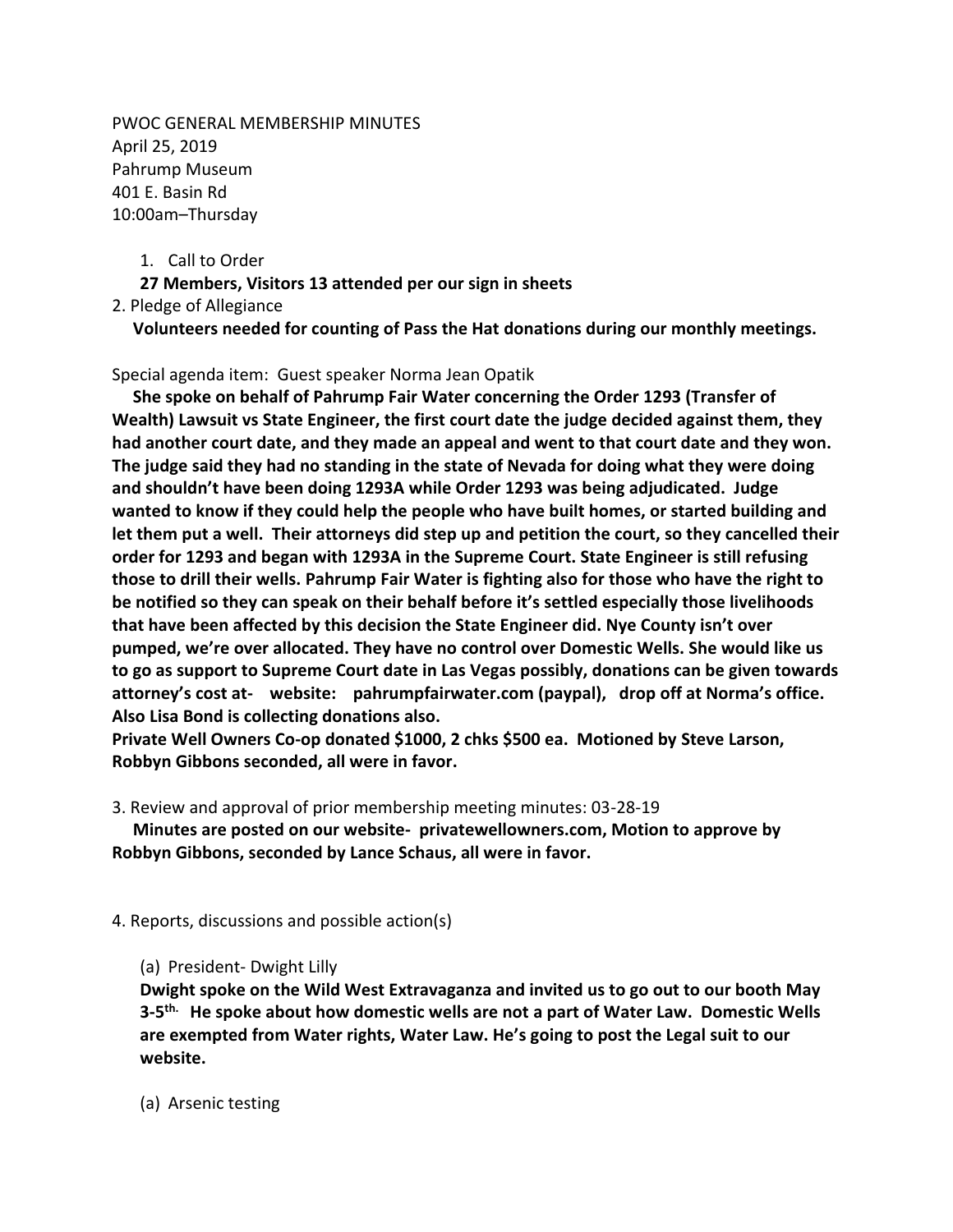**He said we were going to purchase arsenic testing kit for approx. \$500 dollars plus tax for**  100 Members to start. Recorder battery died.

(b) Treasurer – Christina Stern

Bank Statement and Expenses, Income

 **Christina read the Treasurer's report for Deposits and Expenses, available for Members eyes at Pahrump Museum files.**

Open Invoice Report

**Christina had report for anyone questioning their account at end of meeting available.**

(c) Secretary- Elaine Baumstark

### Membership Certificates

 **Christina handed out Certificates to Members for Secretary Elaine as she was on temporary Leave this month.**

(d) Vice President – Wade Hinden

## Signs/Advertisement

 **Wade asked Members to display a sign on their property to help advertise the existence of our Co-op. Sign is Min. Donation \$10.00 or more. We got to have a free add in paper at this time in the Briefs.**

### Wild Extravaganza, Booths, Tables

 **Wade asked for Volunteers to handle the booth on the 4th and the 5th. We received 4 volunteers. Kenny Bent is volunteering his tables.**

### Well Testing

 **Testings with members has shown positive results and water is drinkable, 2 Members did show high Nitrate. We are in the process of researching Arsenic Testing Kits available.**

(e) Director – Helene Williams

### Members Notebooks progress

 **Helene presented the notebooks and showed a place for Certificates and place for Articles of Incorporation, By-Laws, and a place for education on maintenance of your wells.**

# Petition/Letter update

 **Helene passed around Well Owners petition for members and visitors to sign during meeting**